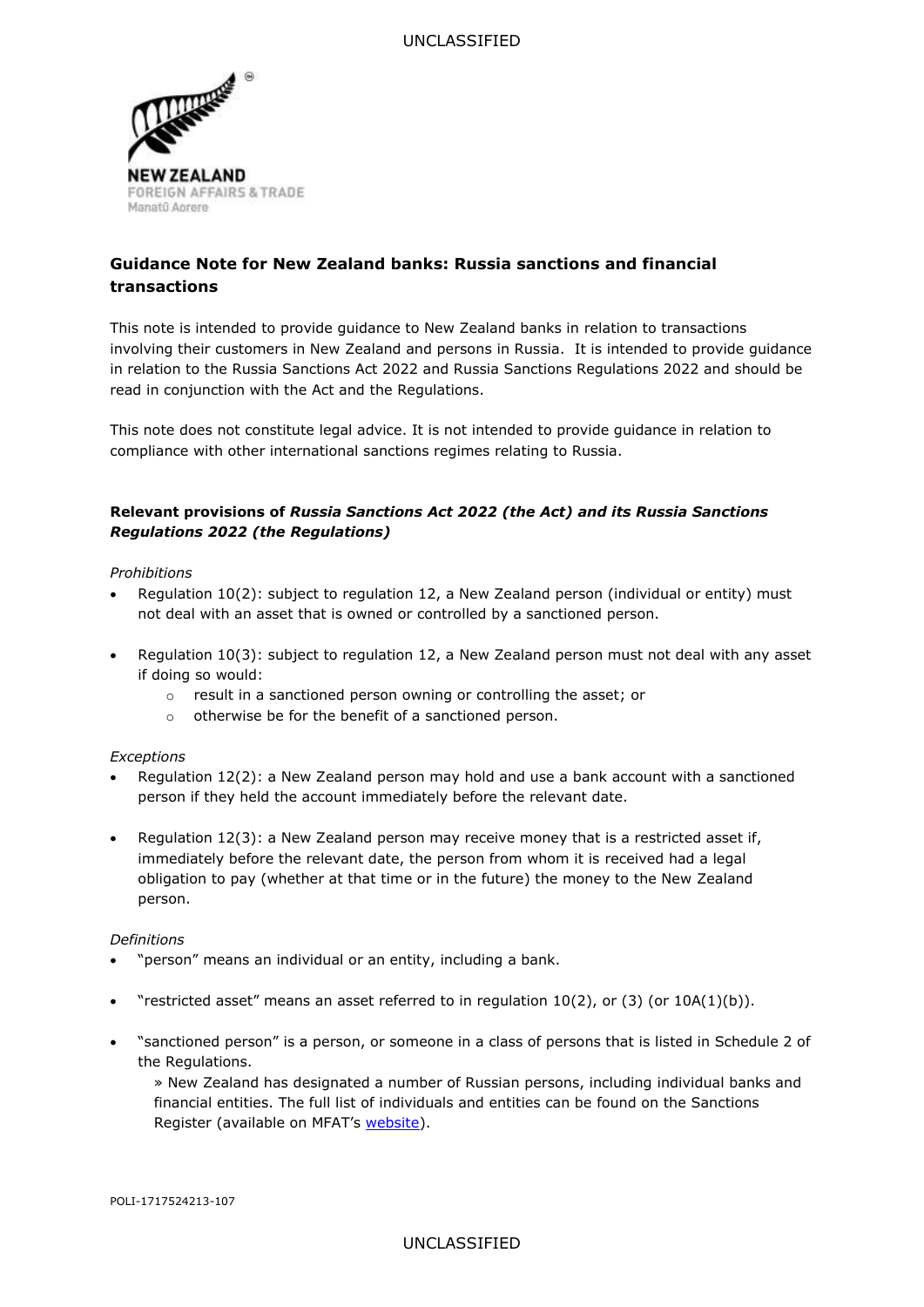### Page 2 of 4

# **Application to incoming transactions from Russia which involve a sanctioned bank**

All holdings of a sanctioned person are "restricted assets" for the purpose of the Regulations and any funds that are transferred from a sanctioned bank to a New Zealand bank are therefore "restricted assets" under regulations 10 and 12.

Dealing with restricted assets is prohibited by regulation 10, however regulation 12(3) allows a New Zealand bank to release funds received from any person in Russia (even if the transaction involved a sanctioned bank) as long as the following conditions are met:

- The intended recipient is not a sanctioned person nor is owned or controlled by a sanctioned person; and
- Immediately before the date the relevant Russian bank was sanctioned, it can be shown that the person from whom the transfer originated had a legal obligation to pay the money, whether at that time or in the future, to the New Zealand person.

The legal obligation to pay may be statutory or contractual in nature. It must be an obligation to pay the money represented by the transfer (and not, for example, an obligation to deliver or perform another function that is later modified to be a payment of funds).

Incoming transactions from a party in Russia must be frozen by the bank when the intended recipient is a sanctioned individual or entity, or is controlled by or acting for the benefit of a sanctioned individual or entity.

#### Example 1:

Individual A in New Zealand receives a Russian pension. The Russian bank processing the pension payment is sanctioned by New Zealand. Individual A is the intended recipient and is not sanctioned by New Zealand.

» The New Zealand bank can make available the pension payments to Individual A, as the proposed payment is in line with a previous pattern and Individual A is able to prove that he/she is legally entitled to the arrangement [or can provide evidence of the nature of the pension, for example an annual statement].

# Example 2:

New Zealand Company X exported a shipment of goods in January and is accordingly owed funds by Russian Company Y following receipt of the goods. The contract that requires the payment was executed in January 2022. Company X and Company Y are not sanctioned by New Zealand, owned or controlled by a sanctioned person, or otherwise providing a benefit to a sanctioned person, and the transaction is not prohibited by New Zealand's export prohibitions and trade measures. The funds for the payment are held in a sanctioned Russian bank and/or will be transferred or processed by a sanctioned Russian bank.

» The New Zealand bank can make available the funds received to Company X, as Company Y had the legal obligation to make the payment before the date the Russian bank was sanctioned.

#### Example 3:

New Zealand Company X ordered a shipment of goods in January 2022 from Russian Company Y and paid for the goods at the time the contract was executed. Following imposition of the tariff increase by New Zealand, Company X wants to cancel the contract and get paid a refund. Company X and Company Y are not sanctioned by New Zealand, owned or controlled by a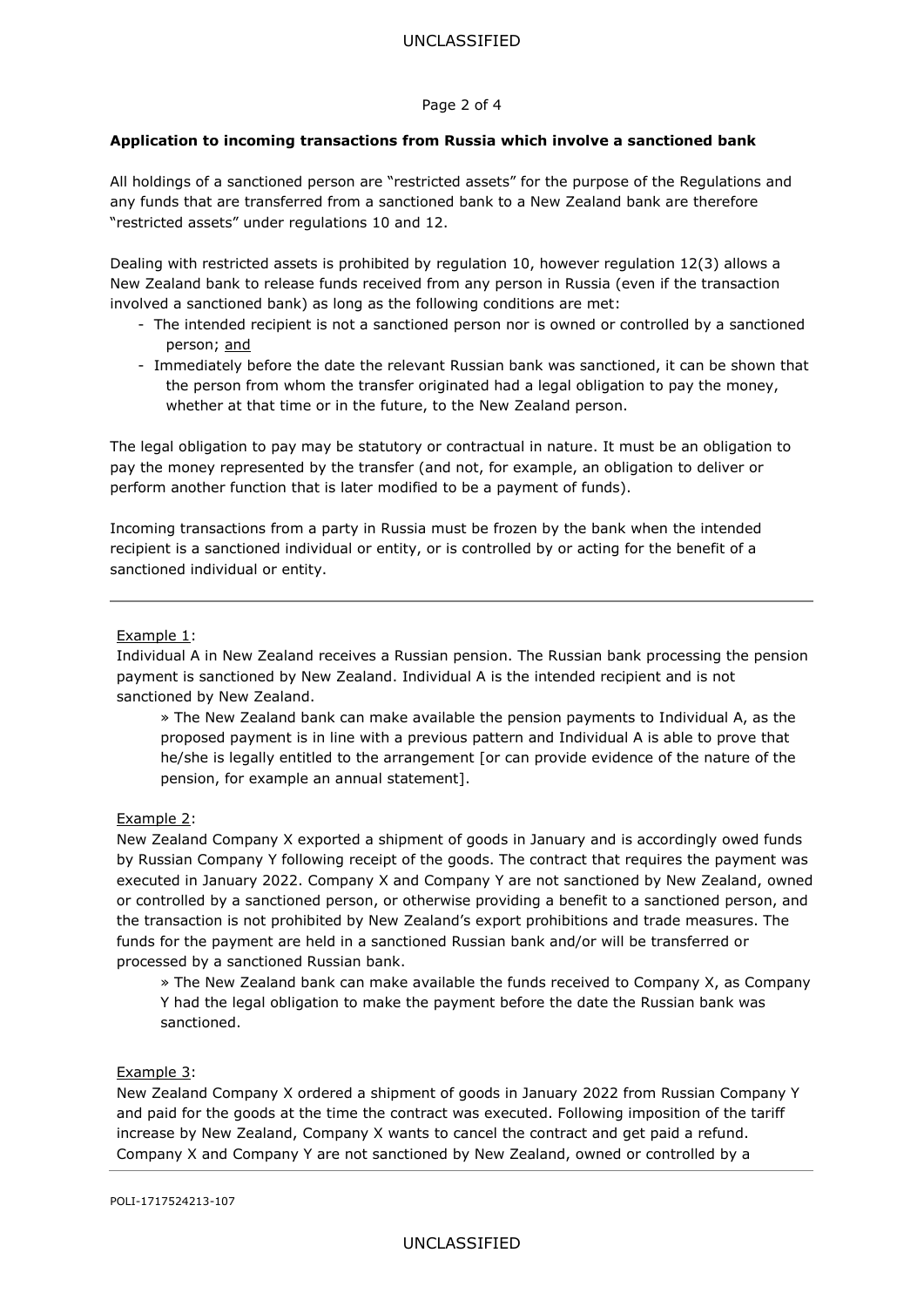#### UNCLASSIFIED

#### Page 3 of 4

sanctioned person, or otherwise providing a benefit to a sanctioned person, and the transaction is not prohibited by New Zealand's export prohibitions and trade measures. The funds for the payment are held in a sanctioned Russian bank and/or will be transferred or processed by a sanctioned Russian bank.

» The New Zealand bank must freeze the funds and report the transaction in accordance with section 15 of the Act. It must not make the funds available to Company X. This is because Company Y did not have a legal obligation to make the payment prior to the date the Russian bank was sanctioned.

#### **Application to outgoing transactions to Russia**

In accordance with regulation 10(3), a New Zealand person is prohibited from processing an outgoing transaction if doing so would result in a sanctioned person owning or controlling the funds or would otherwise benefit from the funds. This means a New Zealand bank cannot process an outgoing transaction from New Zealand to a sanctioned Russian bank.

The prohibition applies if a sanctioned person is involved at any stage of the transaction, either as a party processing the transaction or as the intended recipient. Whether a transaction is directly or indirectly to, or for the benefit of, a sanctioned person is a question of fact in each case.

#### Example 4:

Individual B in Russia receives a New Zealand pension. The Russian bank processing the pension payment is sanctioned by New Zealand. Individual B is the intended recipient and is not sanctioned by New Zealand.

» The New Zealand bank cannot process the outgoing payment to Individual B in Russia, as the Russian bank is sanctioned by New Zealand.

#### Example 5:

Individual C in New Zealand wants to make a payment to Individual D in Russia. Individual C and Individual D are not sanctioned by New Zealand. The Russian bank processing the payment is sanctioned by New Zealand.

» The New Zealand bank cannot process the outgoing payment to Individual D in Russia, as the Russian bank is sanctioned by New Zealand.

In both Examples 4 and 5, the New Zealand bank can process the payment if they can identify and work with a Russian bank that is not sanctioned by New Zealand, provided that they can be sure that the payment will be handled by a non-sanctioned Russian bank. This may require the individual receiving the payment to open an account with a Russian bank that is not sanctioned.

### **Other relevant information**

We advise New Zealand banks to take all reasonable precautions and exercise due diligence to comply with New Zealand sanctions laws at all times when processing transactions.

We would expect in these circumstances that along with the standard due diligence processes, the bank should seek evidence from the intended recipient that the original transferor from whom the